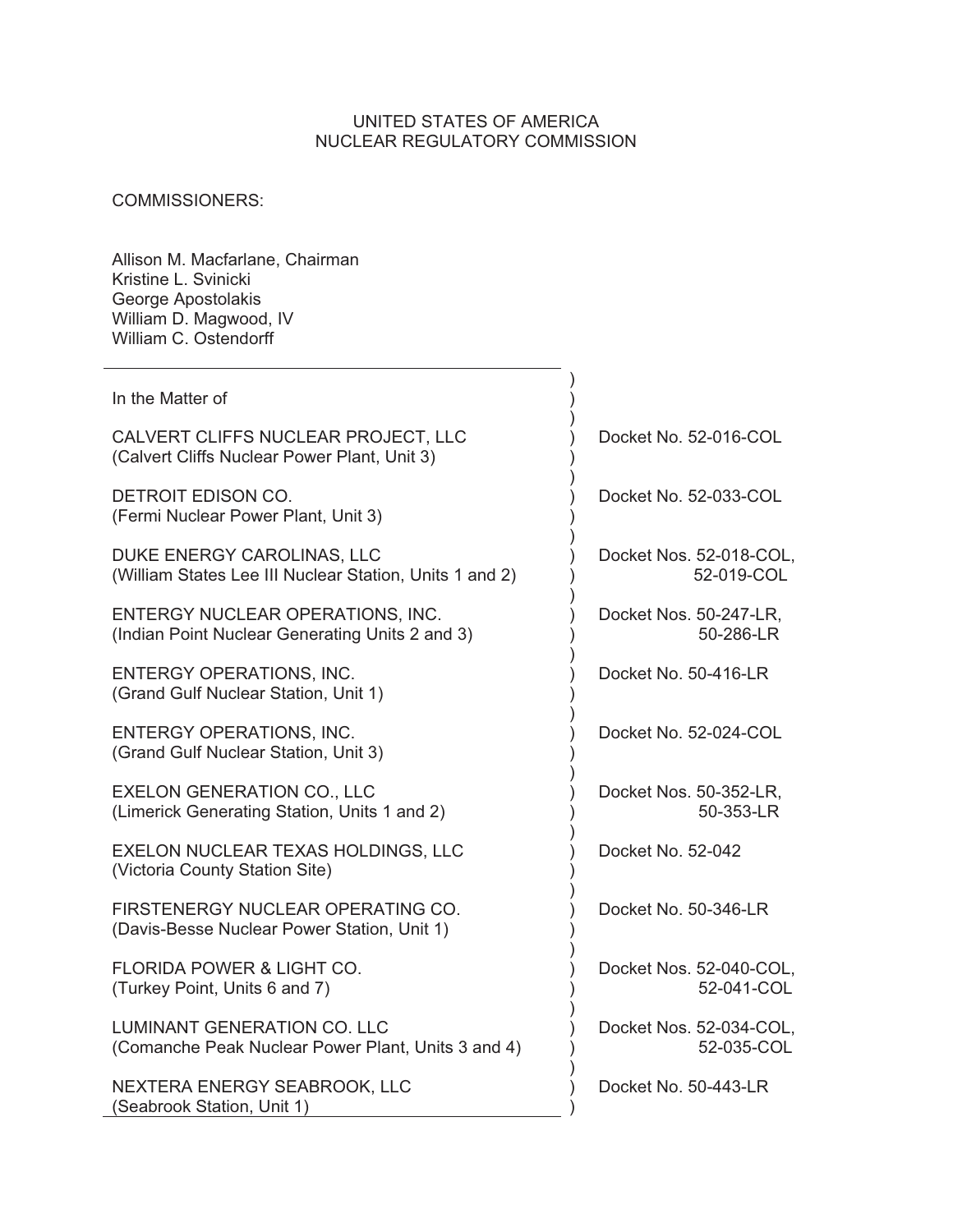| Docket Nos. 52-012-COL,<br>52-013-COL |
|---------------------------------------|
| Docket Nos. 50-275-LR,<br>50-323-LR   |
| Docket No. 52-039-COL                 |
| Docket Nos. 52-022-COL,<br>52-023-COL |
| Docket Nos. 52-029-COL,<br>52-030-COL |
| Docket Nos. 50-498-LR,<br>50-499-LR   |
| Docket Nos. 52-014-COL,<br>52-015-COL |
| Docket No. 50-391-OL                  |
| Docket No. 50-483-LR                  |
| Docket No. 52-017-COL                 |
|                                       |

## **CLI-12-16**

## **MEMORANDUM AND ORDER**

We have received a series of substantively identical petitions to suspend final licensing

)

decisions, and requesting additional related relief, in the captioned matters.<sup>1</sup> As discussed

below, we grant the requests in part and deny the requests in part.

(continued . . .)

 $\overline{a}$ 

<sup>1</sup> *See, e.g.*, *Petition to Suspend Final Decisions in All Pending Reactor Licensing Proceedings Pending Completion of Remanded Waste Confidence Proceedings* (June 18, 2012) (Petition). In addition, Friends of the Earth, and Eric Epstein, on behalf of Three Mile Island Alert, Inc.,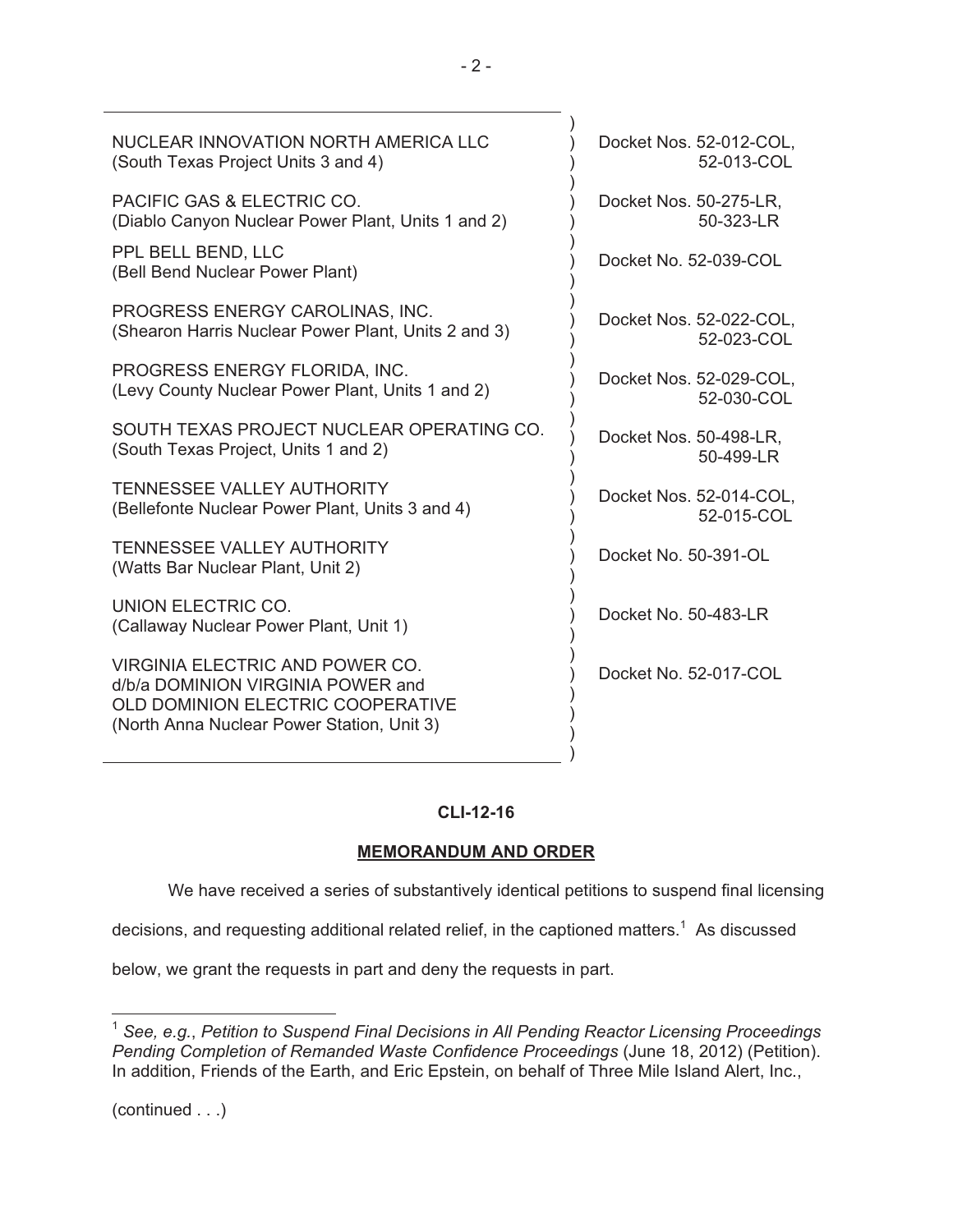Recently, the U.S. Court of Appeals for the District of Columbia Circuit found that the NRC had violated the National Environmental Policy Act (NEPA) in issuing its 2010 update to the Waste Confidence Decision and accompanying Temporary Storage Rule. $^2$  The court vacated both the Decision and the Rule, and remanded the case for further proceedings consistent with the court's opinion.<sup>3</sup>

In response to the court's decision, the petitioners request that we: (1) suspend final licensing decisions in reactor licensing cases, pending the completion of our action on the remanded Waste Confidence proceeding; (2) provide an opportunity for public comment on any generic determinations that we may make in either an environmental assessment (EA) or environmental impact statement (EIS); and (3) provide at least sixty days to seek consideration in individual licensing cases of any site-specific concerns relating to the remanded

proceedings.<sup>4</sup>

 $\overline{a}$ submitted the identical petition to the Commission, without identifying a particular docket. For convenience, page references in today's decision correspond to the Petition filed by Mindy Goldstein of the Turner Environmental Law Clinic, in the *Turkey Point* combined license (COL) matter. In response to the June 19, 2012, Order of the Secretary, we received answers from the NRC Staff, the applicants in all captioned matters, and a letter from the Nuclear Energy Institute (seeking to participate as *amicus curiae*). As we did in the *Callaway* matter, we consider the petitions, and take action, as an exercise of our inherent supervisory authority over agency proceedings. We need not, therefore, address procedural issues that would merit further consideration in adjudications. *See Union Electric Co. d/b/a Ameren Missouri* (Callaway Plant, Unit 2), CLI-11-5, 74 NRC , (Sept. 9, 2011) (slip op. at 18-19 & n.65).

<sup>2</sup> *New York v. NRC*, 681 F.3d 471 (D.C. Cir. 2012). *See generally* Final Rule, Consideration of Environmental Impacts of Temporary Storage of Spent Fuel After Cessation of Reactor Operation, 75 Fed. Reg. 81,032 (Dec. 23, 2010); Waste Confidence Decision Update, 75 Fed. Reg. 81,037 (Dec. 23, 2010).

 $3$  In particular, the court struck down the Waste Confidence Decision's "Finding 2," (reasonable assurance exists that sufficient geologic repository capacity will be available for disposal of highlevel waste and spent nuclear fuel "when necessary"), and "Finding 4" (reasonable assurance exists that, if necessary, spent fuel can be stored safely without significant environmental impacts beyond a reactor's licensed life for operation, in a combination of storage in its spent fuel pool and either an onsite or offsite dry cask storage system).

<sup>4</sup> *See* Petition at 3-4, 10-12.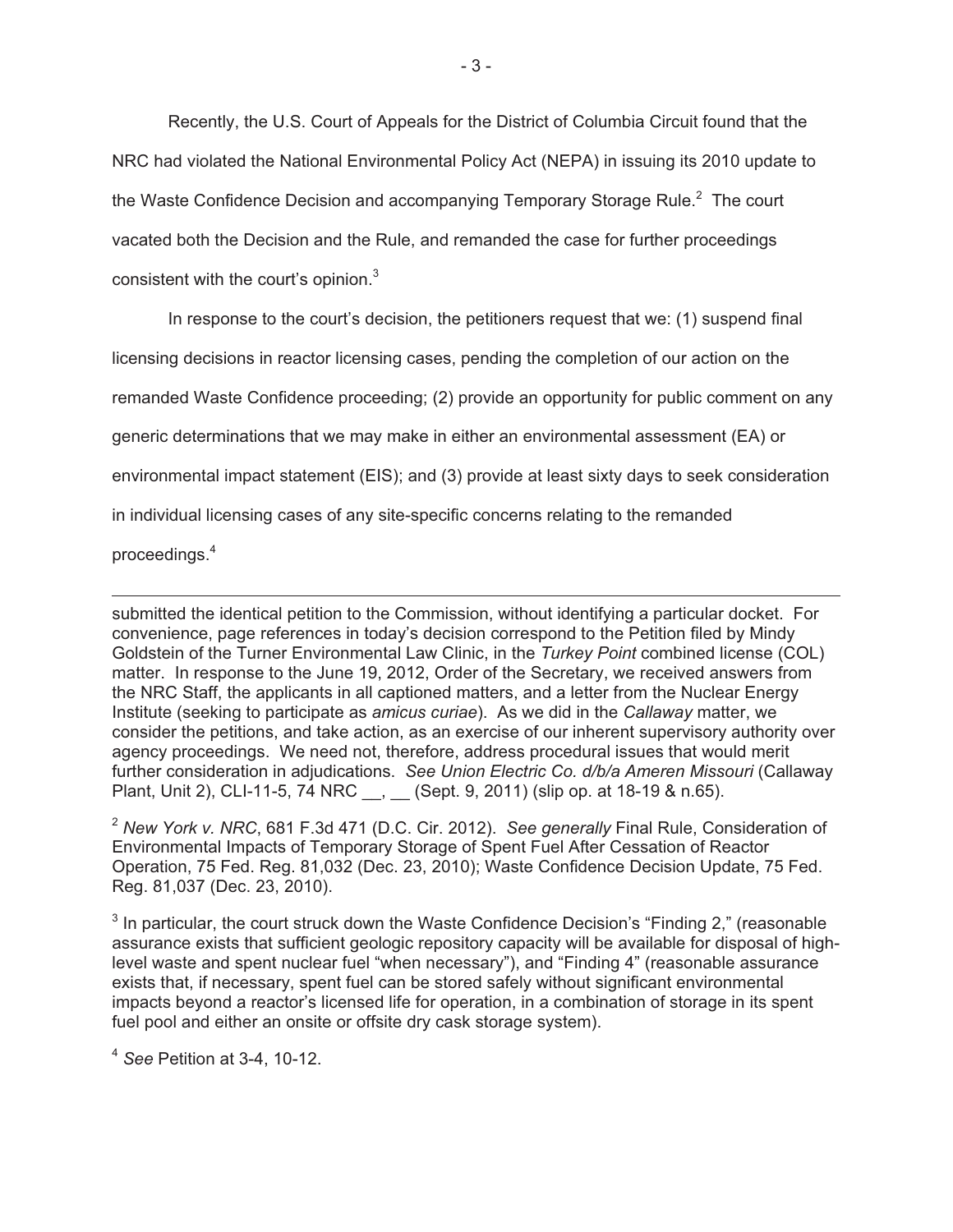Waste confidence undergirds certain agency licensing decisions, in particular new reactor licensing and reactor license renewal.<sup>5</sup> Because of the recent court ruling striking down our current waste confidence provisions, we are now considering all available options for resolving the waste confidence issue, which could include generic or site-specific NRC actions, or some combination of both. We have not yet determined a course of action. But, in recognition of our duties under the law, we will not issue licenses dependent upon the Waste Confidence Decision or the Temporary Storage Rule until the court's remand is appropriately addressed.6 This determination extends just to *final* license issuance; all licensing reviews and proceedings should continue to move forward.<sup>7</sup>

The petitioners seek assurance that they will be able to participate in future NRC proceedings on waste confidence. We hereby provide that assurance. The public will be afforded an opportunity to comment in advance on any generic waste confidence document that the NRC issues on remand—be it a fresh rule, a policy statement, an EA, or an EIS. $8$ 

 $\overline{a}$ <sup>5</sup> *See* 10 C.F.R. § 51.23(b).

<sup>6</sup> *See NRC Staff's Answer to Petition to Suspend Final Decisions in all Pending Reactor Licensing Proceedings Pending Completion of Remanded Waste Confidence Proceedings*  (June 25, 2012), at 4 (Staff Answer) (pointing to a number of factors that bear upon consideration of the requested relief but also stating that no final decision to grant a combined license, or initial or renewed operating license should be made "until the NRC has appropriately dispositioned the issues remanded by the court").

 $7$  The petitioners expressly state that they do not seek suspension of ongoing adjudications. Petition at 4. Consistent with our ruling in *Callaway*, we agree that it is in the public interest for adjudications to proceed, except for contentions associated with waste confidence issues, as discussed *infra*. *See Callaway*, CLI-11-5, 74 NRC at \_\_ (slip op. at 25-27). Petitioners also expressly state that they do not seek "any change in the schedules for the NRC Staff's review of reactor license applications." Petition at 4. Likewise, we see no need for the Staff to change its review schedules other than as may be necessary to address waste confidence issues.

<sup>8</sup> *See Pa'ina Hawaii, LLC*, CLI-10-18, 72 NRC 56, 93 (2010). *See generally* 10 C.F.R. § 51.73 (requiring a comment period for draft EISs and supplemental EISs). *See also* Staff Answer at 4 & n.4.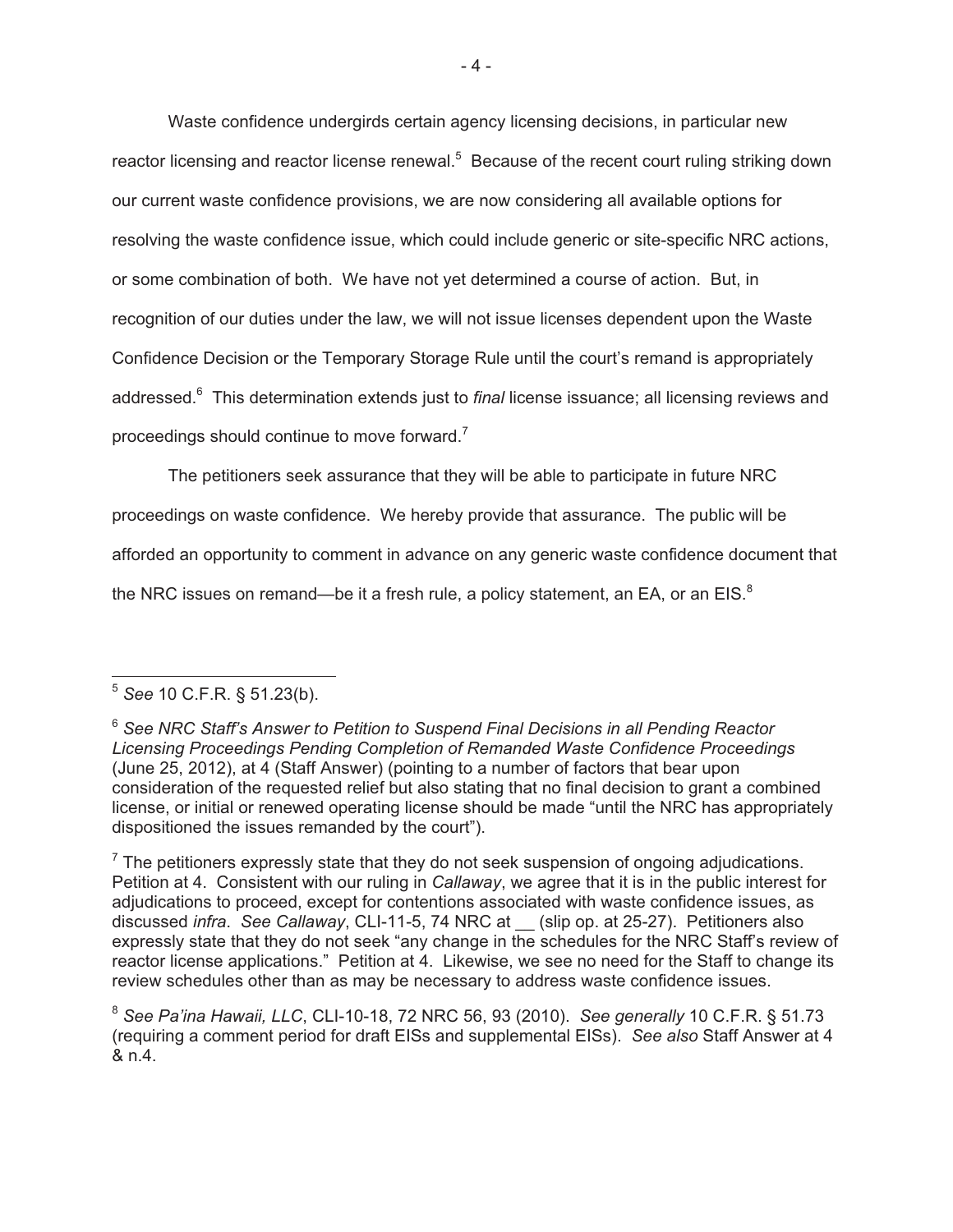To the extent that the NRC takes action with respect to waste confidence on a case-bycase basis, litigants can challenge such site-specific agency actions in our adjudicatory process.<sup>9</sup> In this vein, we and the boards are now in receipt of a number of new contentions

and associated filings concerning waste confidence.<sup>10</sup>

<sup>10</sup> See Intervenors' Motion for Leave to File a New Contention Concerning Temporary Storage *and Ultimate Disposal of Nuclear Waste at Proposed Fermi 3 Nuclear Power Plant* (July 9, 2012); *Motion to Reopen the Record for William States Lee III Units 1 and 2,* together with *Intervenors' Motion for Leave to File a New Contention Concerning Temporary Storage and Ultimate Disposal of Nuclear Waste at William States Lee III Units 1 and 2* (dated July 9, 2012, filed July 10, 2012 (additional declarations filed July 11, 2012); *Beyond Nuclear Motion for Leave to File a New Contention Concerning Temporary Storage and Ultimate Disposal of Nuclear Waste at Grand Gulf Unit 1* (July 9, 2012); *Beyond Nuclear Motion for Leave to File a New Contention Concerning Temporary Storage and Ultimate Disposal of Nuclear Waste at Grand Gulf Unit 3* (July 9, 2012); *Intervenors' Motion for Leave to File a New Contention Concerning Temporary Storage and Ultimate Disposal of Nuclear Waste at Davis-Besse Nuclear Power Station* (July 9, 2012); *Intervenors' Motion for Leave to File a New Contention Concerning Temporary Storage and Ultimate Disposal of Nuclear Waste at Turkey Point Nuclear Power Plant* (July 9, 2012); *Citizens Allied for Safe Energy, Inc. Motion for Leave to File a New Contention Concerning Temporary Storage and Ultimate Disposal of Nuclear Waste at Turkey Point Nuclear Power Plant* (dated July 9, 2012, filed July 10, 2012); *Intervenors' Motion for Leave to File a New Contention Concerning Temporary Storage and Ultimate Disposal of Nuclear Waste at Comanche Peak Nuclear Power Plant* (July 9, 2012); *Intervenors' Motion for Leave to File a New Contention Concerning Temporary Storage and Ultimate Disposal of Nuclear Waste at Seabrook Station, Unit 1* (July 9, 2012); *San Luis Obispo Mothers for Peace Motion for Leave to File a New Contention Concerning Temporary Storage and Ultimate Disposal of Spent Reactor Fuel at Diablo Canyon Nuclear Power Plant* (July 9, 2012); *NC WARN's Motion to Reopen the Record and Admit Contention Concerning Temporary Storage and Ultimate Disposal of Nuclear Waste at the Shearon Harris Nuclear Power Plant* (July 9, 2012); *Intervenors' Motion for Leave to File a New Contention Concerning Temporary Storage and Ultimate Disposal of Spent Reactor Fuel at Levy Nuclear Power Plant* (July 9, 2012); *Petition for Intervention to File a New Contention Concerning Temporary Storage and Ultimate Disposal of Nuclear Waste at STP Units 1 & 2* (July 9, 2012); *Intervenors' Motion for Leave to File a New Contention Concerning Temporary Storage and Ultimate Disposal of Nuclear Waste at South Texas Units 3 & 4* (July 9, 2012); *Intervenors' Motion for Leave to File a New Contention Concerning Temporary Storage and Ultimate Disposal of Nuclear Waste at Bellefonte* (July 9, 2012); *Southern Alliance for Clean Energy's Motion for Leave to File a New Contention Concerning Temporary Storage and Ultimate Disposal of Spent Reactor Fuel at Watts Bar Unit 2* (July 9, 2012); *Intervenor's Motion for Leave to File a New Contention Concerning Temporary Storage and Ultimate Disposal of Nuclear Waste at Callaway Nuclear* 

(continued . . .)

 $\overline{a}$ <sup>9</sup> But see Potomac Electric Power Co. (Douglas Point Nuclear Generating Station, Units 1 and 2), ALAB-218, 8 AEC 79, 85 (1974) ("[L]icensing boards should not accept in individual license proceedings contentions which are (or are about to become) the subject of general rulemaking by the Commission.").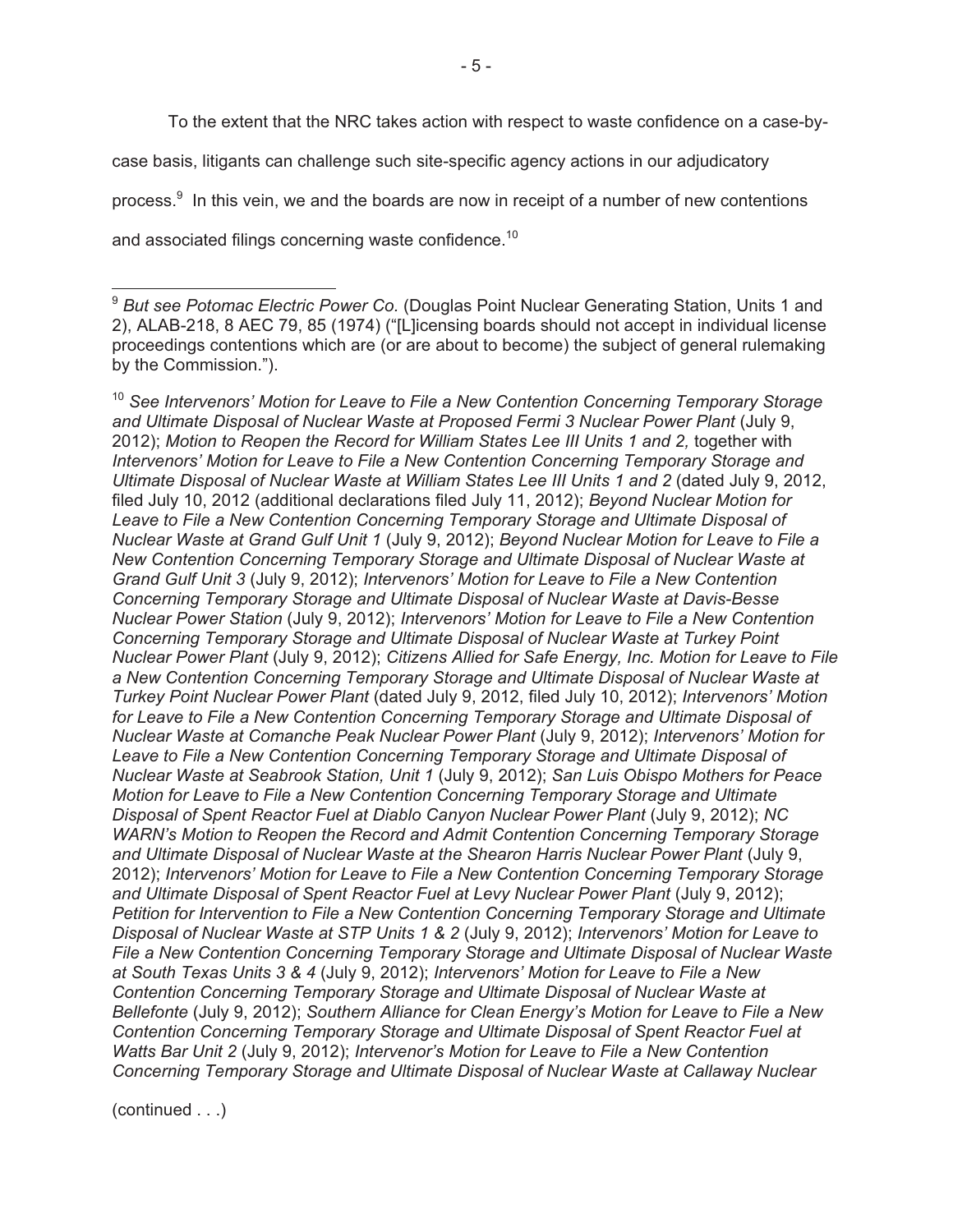In view of the special circumstances of this case, as an exercise of our inherent supervisory authority over adjudications, we direct that these contentions—and any related contentions that may be filed in the near term—be held in abeyance pending our further order.<sup>11</sup>

*Power Plant* (July 9, 2012); *Motion to Reopen the Record for North Anna Unit 3*, together with *Intervenors' Motion for Leave to File a New Contention Concerning Temporary Storage and Ultimate Disposal of Nuclear Waste at North Anna Unit 3* (dated July 9, 2012, filed July 10, 2012).

l

The Petition was not filed in the *Indian Point, Victoria County,* or *Limerick* dockets. We have, however, received new contentions in those ongoing adjudications. *See Hudson River Sloop Clearwater, Inc.'s Motion for Leave to Add a New Contention Based Upon New Information and Petition to Add New Contention* (July 9, 2012); *State of New York, Riverkeeper, and Clearwater's Joint Motion for Leave to File a New Contention Concerning the On-Site Storage of Nuclear Waste at Indian Point*, together with *State of New York, Riverkeeper, Inc., and Hudson River Sloop Clearwater's Joint Contention NYS-39/RK-EC-9/CW-EC-10 Concerning the On-Site Storage of Nuclear Waste at Indian Point* (July 8, 2012); *Texans for a Sound Energy Policy's Motion to Reinstate Contentions TSEP-ENV-17 and TSEP-ENV-18, or in the Alternative for Leave to File a New Contention* (July 9, 2012, amended July 10, 2012); *Joint Motion to Dismiss Texans for a Sound Energy Policy's Motion to Reinstate Contentions and for Leave to File a New Contention, and to Establish a Schedule for Future Submissions* (July 13, 2012); *NRDC's Motion for Leave to File a New Contention Concerning Temporary Storage and Ultimate Disposal of Nuclear Waste at Limerick,* together with *NRDC's Waste Confidence Contention* (July 9, 2012, errata filed July 9 and 10, 2012). These three cases have been added to the caption of this decision for the purpose of providing guidance on all new contentions that have been filed on this topic. Three licensing boards have issued case management orders relating to the new contentions. *See Order* (Extending Time to Answer Motion to Admit New Contention) (July 26, 2012) (unpublished) (*Callaway* license renewal); Order (Granting Joint Motion to Dismiss and Setting Schedule) (July 24, 2012) (unpublished) (*Victoria County* early site permit); Order (Extending Time to Answer Motion to Admit New Contention) (July 17, 2012) (unpublished) (*Bellefonte* COL).

 $11$  Should we determine at a future time that case-specific challenges are appropriate for consideration, our normal procedural rules will apply. *See Callaway*, CLI-11-5, 74 NRC at \_\_ (slip op. at 32-36).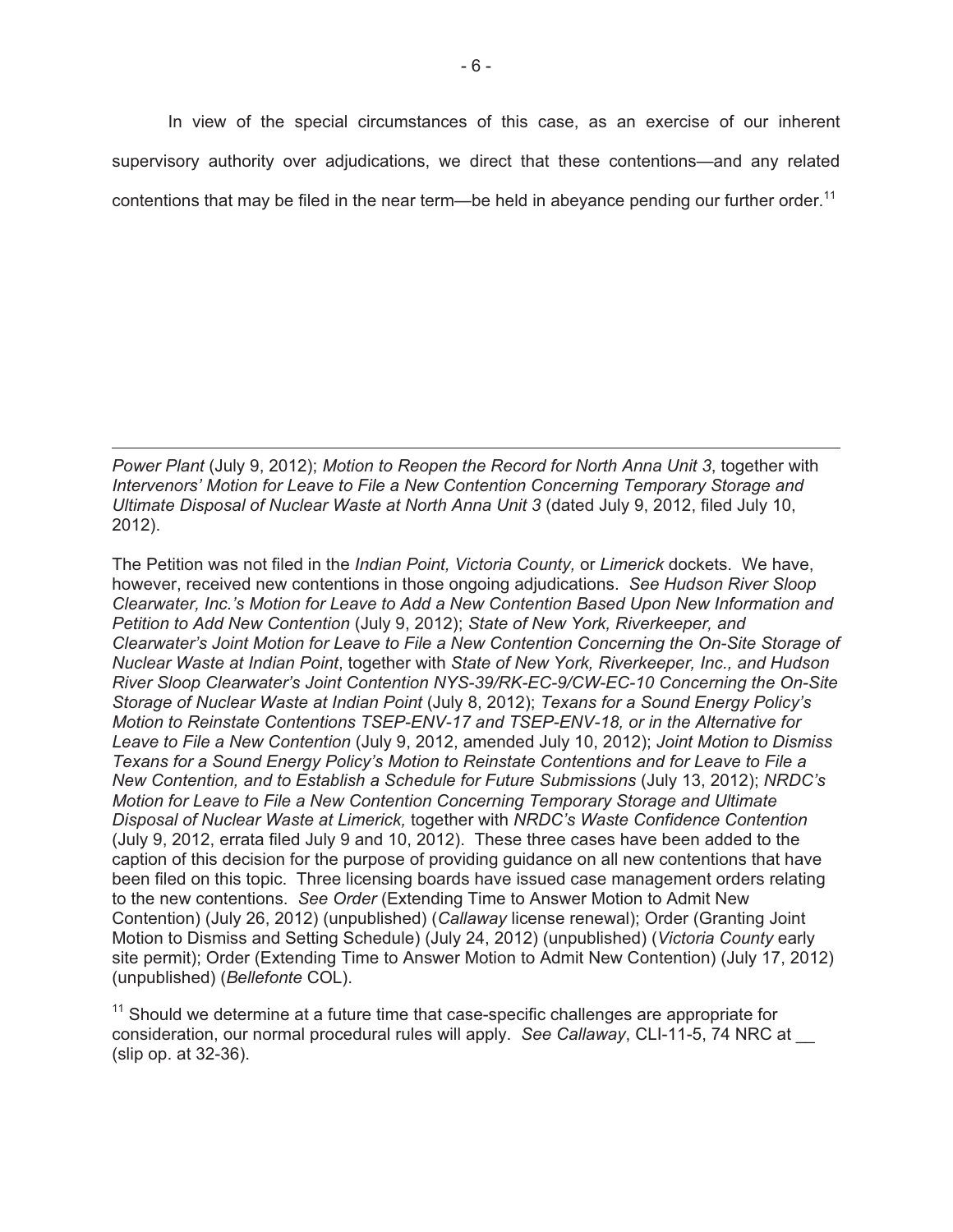IT IS SO ORDERED.

For the Commission

# **NRC SEAL /RA/**

 Annette L. Vietti-Cook Secretary of the Commission

Dated at Rockville, Maryland, this 7<sup>th</sup> day of August, 2012

 $\frac{1}{\sqrt{2}}$  , which is a set of  $\frac{1}{\sqrt{2}}$  , which is a set of  $\frac{1}{\sqrt{2}}$  , which is a set of  $\frac{1}{\sqrt{2}}$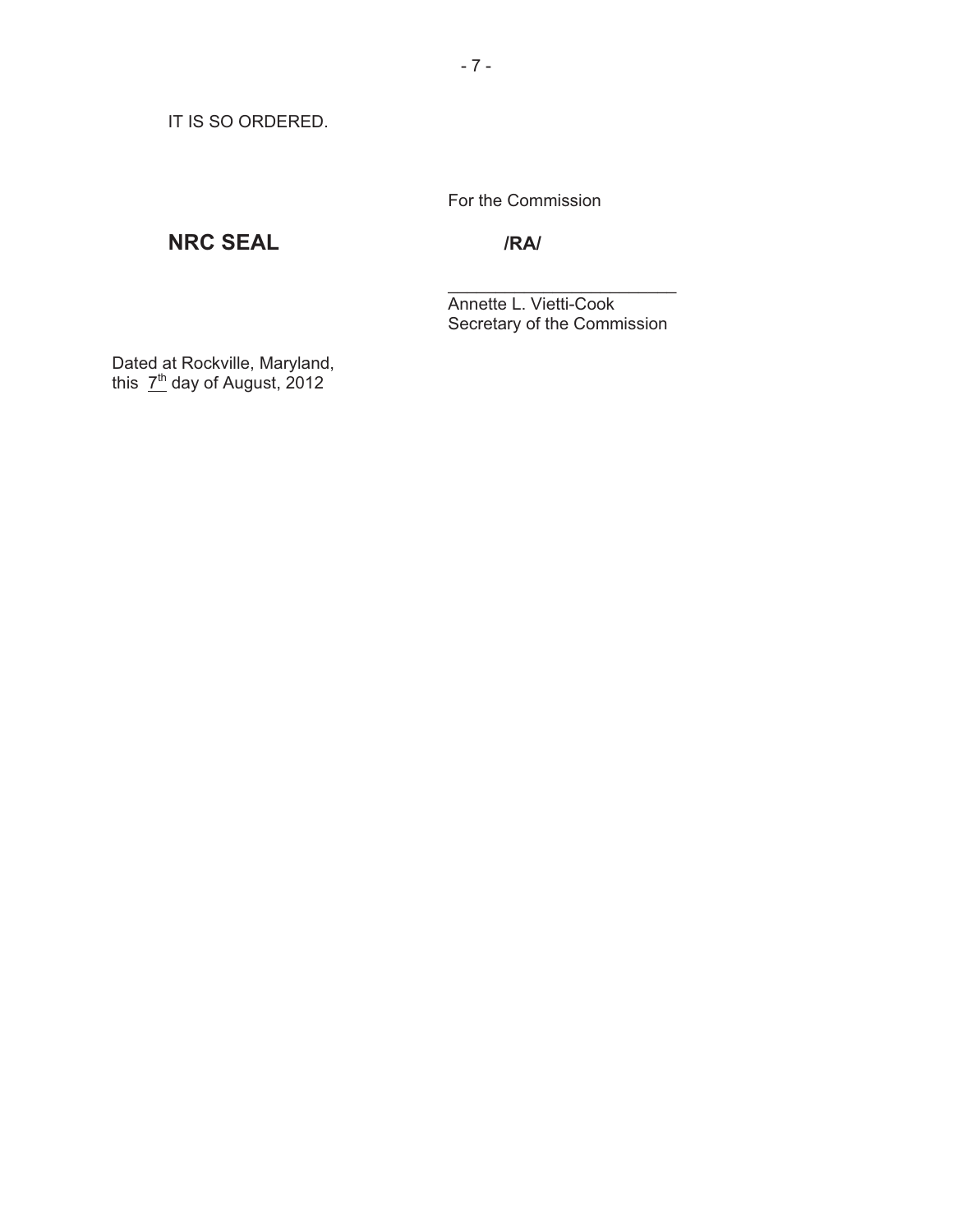#### UNITED STATES OF AMERICA NUCLEAR REGULATORY COMMISSION

In the Matter of )

 $)$ UNION ELECTRIC COMPANY D/B/A AmerenUE

 $)$ 

(Callaway Nuclear Power Plant, Unit 1) )

 $)$ (License Renewal) )

#### CERTIFICATE OF SERVICE

I hereby certify that copies of the foregoing **COMMISSION MEMORANDUM AND ORDER (CLI-12-16)** have been served upon the following persons by Electronic Information Exchange and by electronic mail as indicated by an asterisk\*.

Office of Commission Appellate Adjudication U.S. Nuclear Regulatory Commission Washington, DC 20555-0001 E-mail: ocaamail@nrc.gov

Atomic Safety and Licensing Board Panel U.S. Nuclear Regulatory Commission Mail Stop - T-3 F23 Washington, DC 20555-0001

G. Paul Bollwerk, III, Chair Administrative Judge E-mail: paul.bollwerk@nrc.gov

William J. Froehlich Administrative Judge E-mail: william.froehlich@nrc.gov

Dr. Nicholas G. Trikouros Administrative Judge E-mail: nicholas.trikouros@nrc.gov

Matthew Flyntz, Law Clerk Email: matthew.flyntz@nrc.gov U.S. Nuclear Regulatory Commission Office of the Secretary of the Commission Mail Stop O-16C1 Washington, DC 20555-0001

Docket No. 50-483-LR

Hearing Docket E-mail: hearingdocket@nrc.gov

Union Electric Company Pillsbury Winthrop Shaw Pittman, LLP 2300 N. Street, NW Washington, DC 20037-1122

David R. Lewis, Esq. Counsel for the Applicant E-mail: david.lewis@pillsburylaw.com